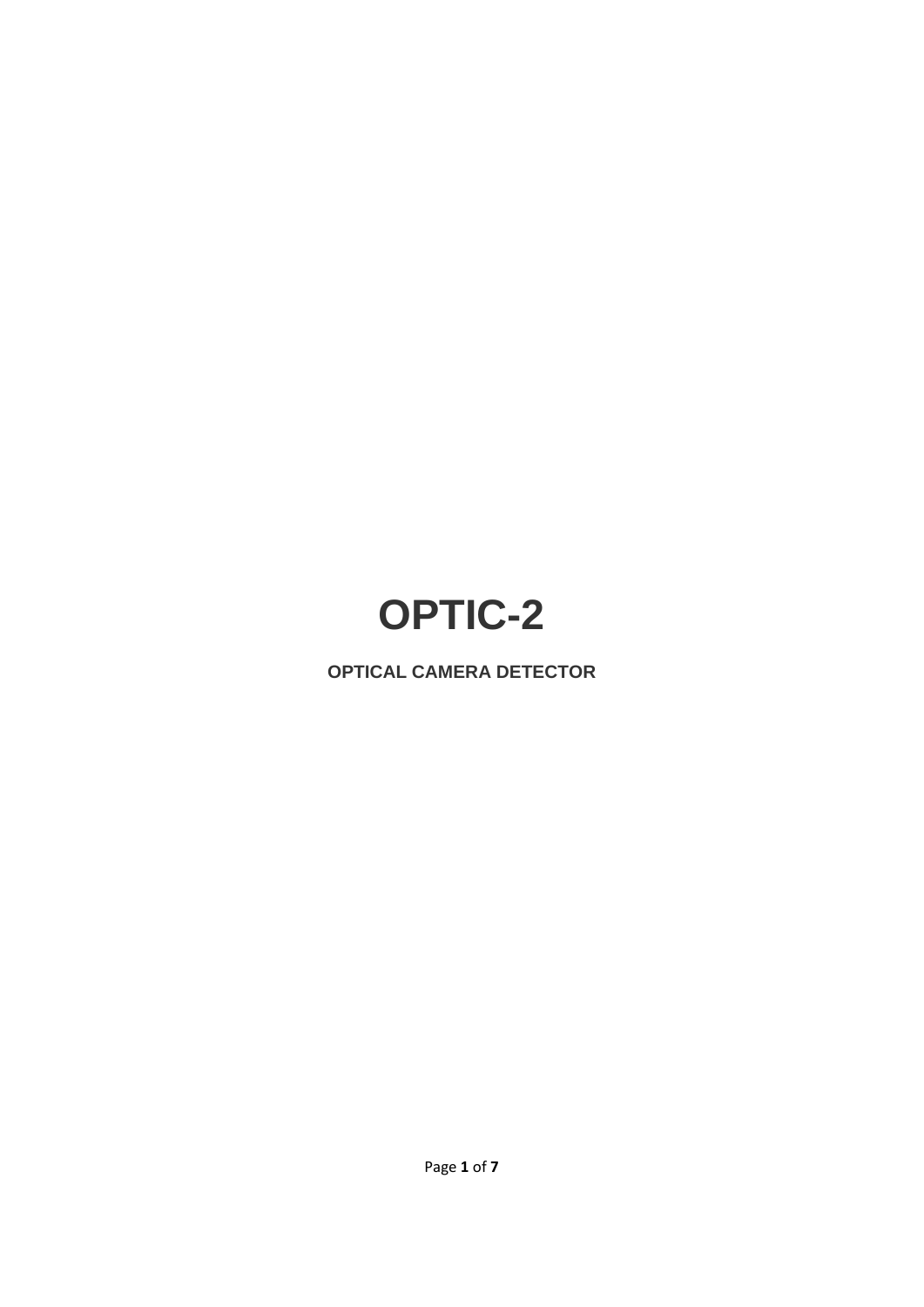# **Table of contents**

- **1. Purpose of the device**
- **2. Specifications**
- **3. Battery Installation**
- **4. Charge the battery**
- **5. Controls**
- **6. Verifying device**
- **7. How to work with the device**
- **8. Recommendations for finding hidden cameras**
- **9. Safety regulations**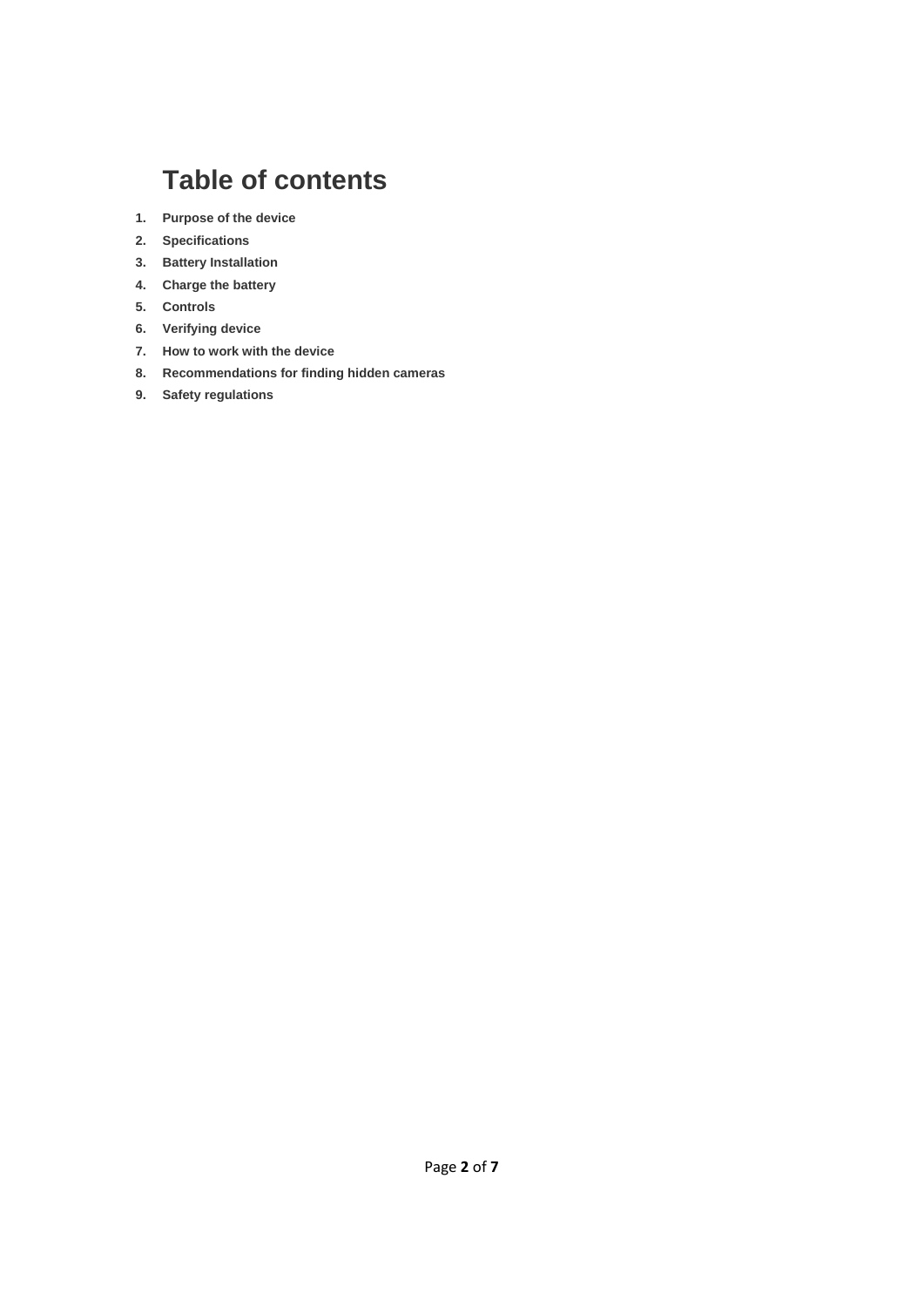#### **1. Intended use**

Professional detector hidden camera "Optic-2" is designed to detect and locate hidden (camouflaged in the interior) camcorders such as "pinhole", regardless of their status (on / off) and the type of video signals.

#### **2. Technical characteristics**

Find the camcorder lens by light locations.

 If you find a hidden camera lens in the lens device "Optic-2" will be a point spot green or red - the result of reflection of light from the camera.

| Nºp / n | Parameter                                                                  | Value                                                                                   |
|---------|----------------------------------------------------------------------------|-----------------------------------------------------------------------------------------|
| 1.      | 1. Detection range:<br>(Depending on the light conditions (ambient light)) | from 0.5 to 50 meters                                                                   |
| 2.      | Angle of view:                                                             | 7,5 degrees                                                                             |
| 3.      | Multiplicity                                                               | 6,5x                                                                                    |
| 4.      | Focusing range:                                                            | 0.5 m to $\infty$                                                                       |
| 5.      | Mode:                                                                      | - Solid green<br>- Continuous red<br>- Pulsed green<br>- Pulse Red<br>- Pulse red-green |
| 6.      | Power type:                                                                | Li-ion 3.7V                                                                             |
| 7.      | Type of light:                                                             | LED                                                                                     |
| 8.      | Number of LEDs                                                             | 22 pcs.                                                                                 |
| 9.      | The illumination color is:                                                 | green, red,<br>red / green                                                              |
| 10.     | Weight (grams)                                                             | 450 gr.                                                                                 |
| 11.     | Weight of the device in the transport bag with charger                     | 800 gr.                                                                                 |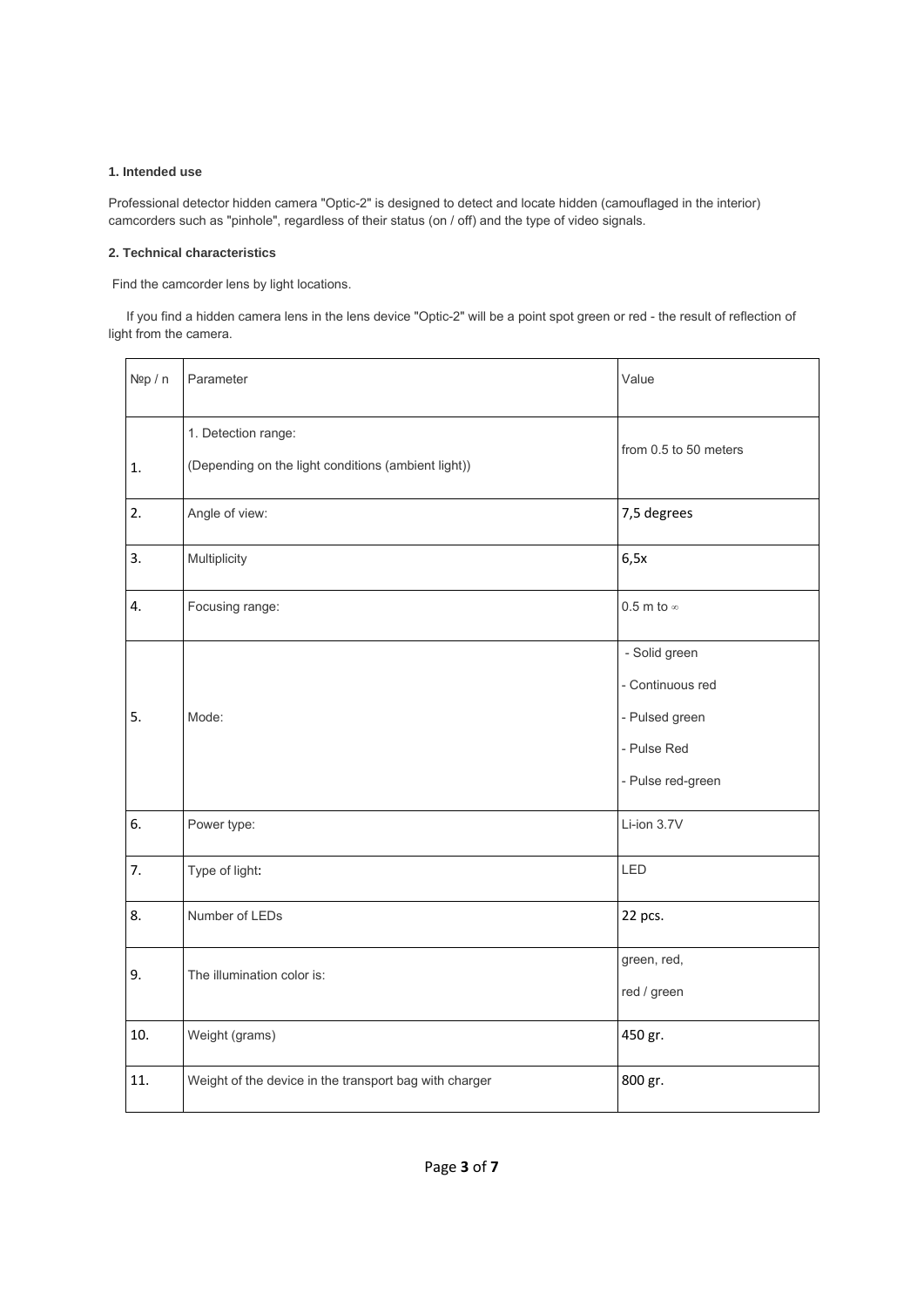| 12.                 | Operating time (when fully charged)        | - In pulse mode when using the<br>red / green light: at least 4 hours<br>- Continuously: not less than 6<br>hours |  |
|---------------------|--------------------------------------------|-------------------------------------------------------------------------------------------------------------------|--|
| <b>Delivery set</b> |                                            |                                                                                                                   |  |
| $\mathbf{1}$ .      | Detector "Optic-2"                         | 1 pcs.                                                                                                            |  |
| 2.                  | Built-in battery Li-ion 3,7 V, 800-1200 mA | 1 pcs.                                                                                                            |  |
| 3.                  | Charger                                    | 1 pcs.                                                                                                            |  |
| 4.                  | <b>Strap</b>                               | 1 pcs.                                                                                                            |  |
| 5.                  | Transport bag                              | 1 pcs.                                                                                                            |  |
| 6.                  | Instructions, passport                     | 1 pcs.                                                                                                            |  |

#### **3. Installing the Batteries**

NOTE: The instrument is powered by a battery, installed by the manufacturer.

### **4. Charge the battery.**

 The device is battery power charger (5 V, 0.6 A) of the unit. The charge is when instrument is off. A depleted appliance is charging for 4 hours.

Plug the charger into a 220 V (50 Hz). The LED on the charger will light up red when connected to 220 V.

Connect the charger to the device connector labeled +5 v. When connecting the CNG indicator lights on the device, confirming the beginning of the charge. The LED on the charger when charging is red.

The end of charge indicator on the unit will turn off CNG.

Unplug the charger from the device, then from 220 V.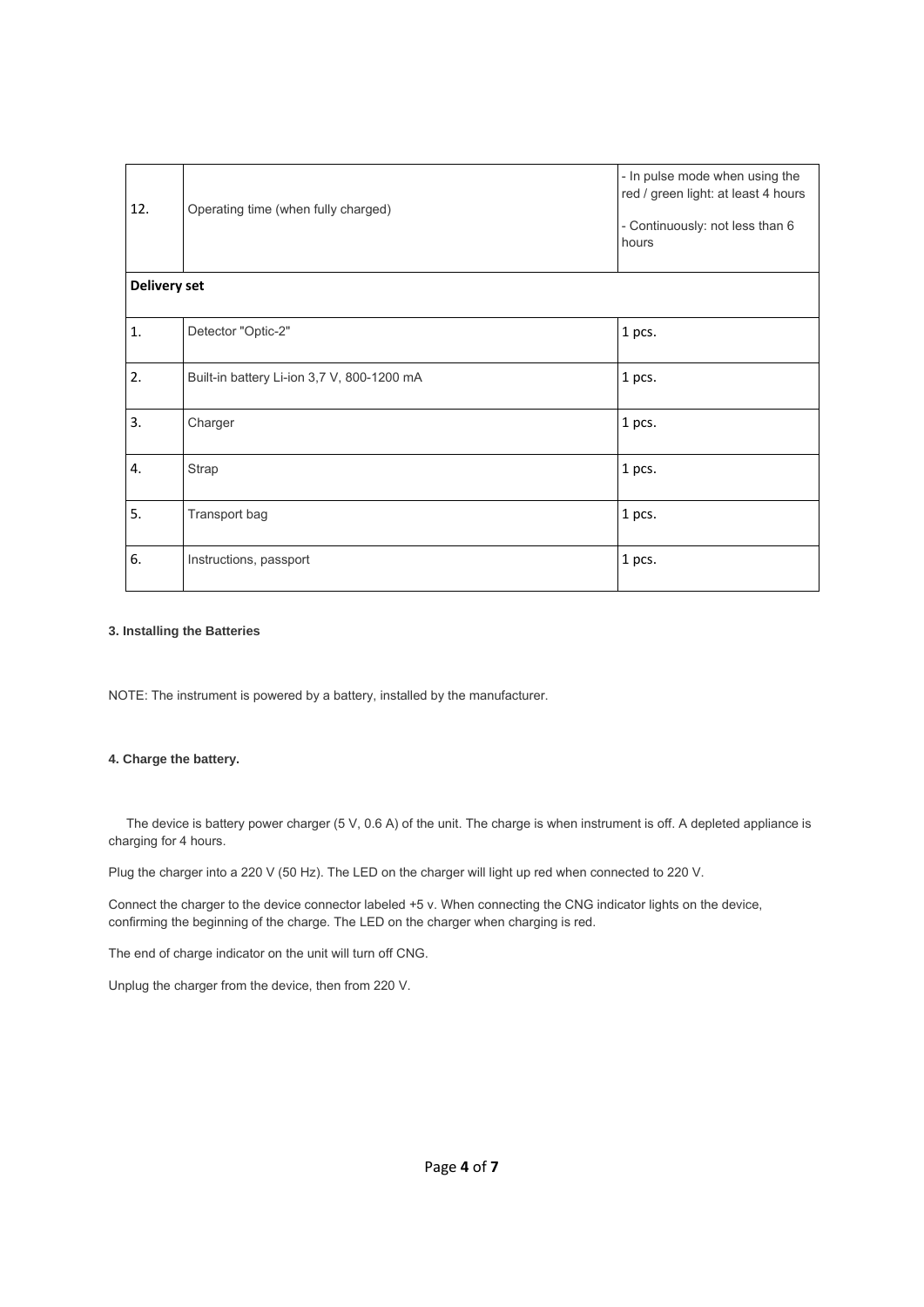

Fig.1

The device is ready for use

Warning - before use, ensure that the device charged and ready for use.

Warning - long-term storage device must be charged for at least 1 time in 6 months.

#### **5. Controls**

On / off and mode switching are one click Select. A long press (more than 2 seconds) turns on / off the device. While the appliance briefly pressing the control switch modes. When the device will work mode, which was included last before you turn it off.

Adjusts the sharpness of the instrument is the central focus ring located at the top of the binocular.

#### **6. Performance testing of the device**

Set at a distance of 2-3 meters test object "pinhole" (in not supplied) so that the lens is looking at the place where you will be. Turn on the backlight, check Look through, do you see a green or red dot spot in the lens. Likewise be visible and hidden camera checking premises.

#### **7. How to work with the device**

Operation is uniform inspection with it inspected the premises.

#### IMPORTANT.

 To detect the camcorder to be in that place, which is presumed to be subject to covert surveillance. If you walk around the room and just look through the interior of the "Optic-2", the camera cannot be detected.

 For example: If you plan to conduct covert video surveillance desk manager, you need to sit in a chair and head to search from this point. If you find glaring point marks should look this place up close and identify the source of the flare. The basic operation mode - continuous. Pulse mode is optional and is used when checking in normal light conditions. In the dark room, it is recommended to use continuous mode.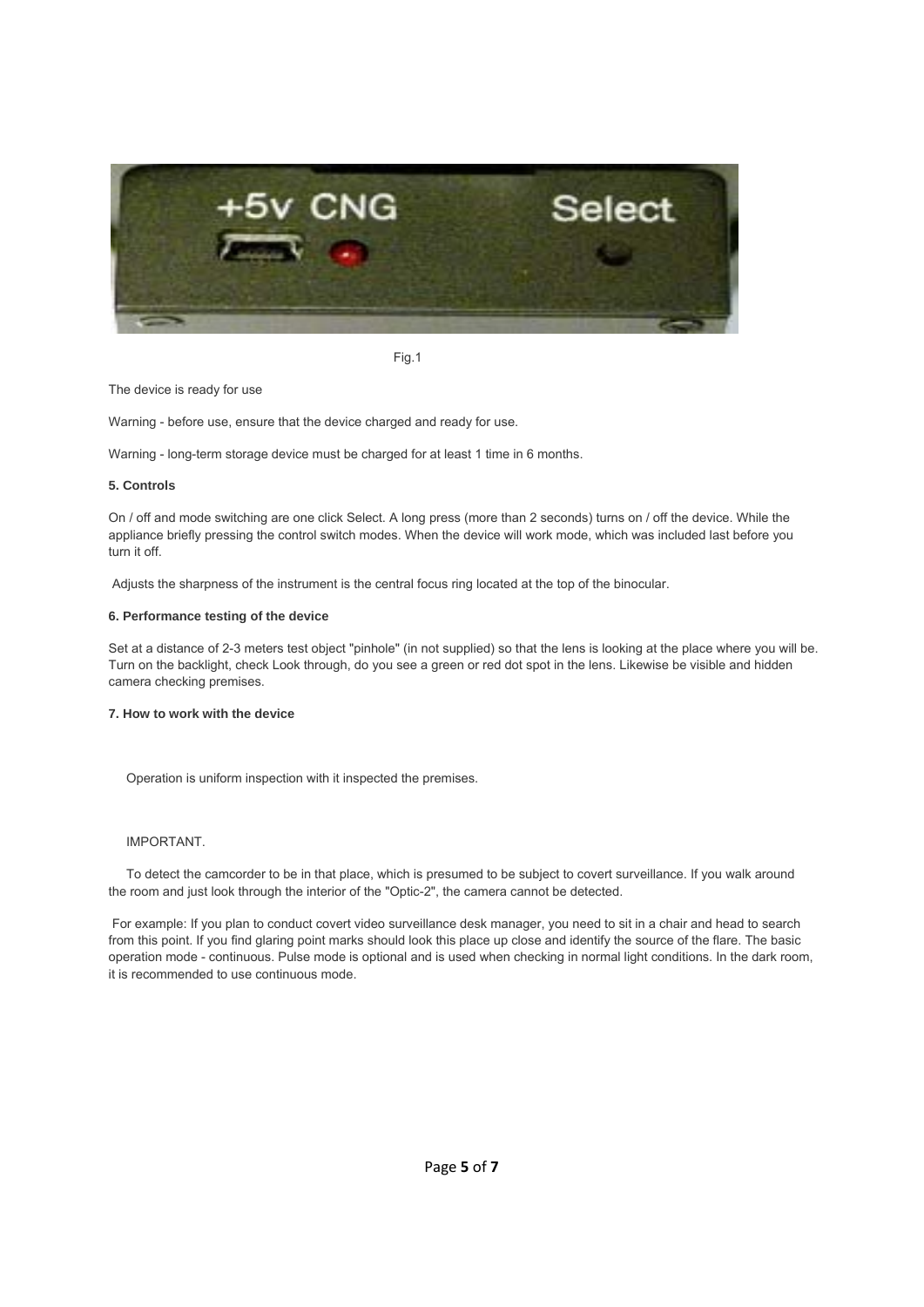## In Fig. 2 and 3 shows the detected camera



Fig. 2



Fig. 3